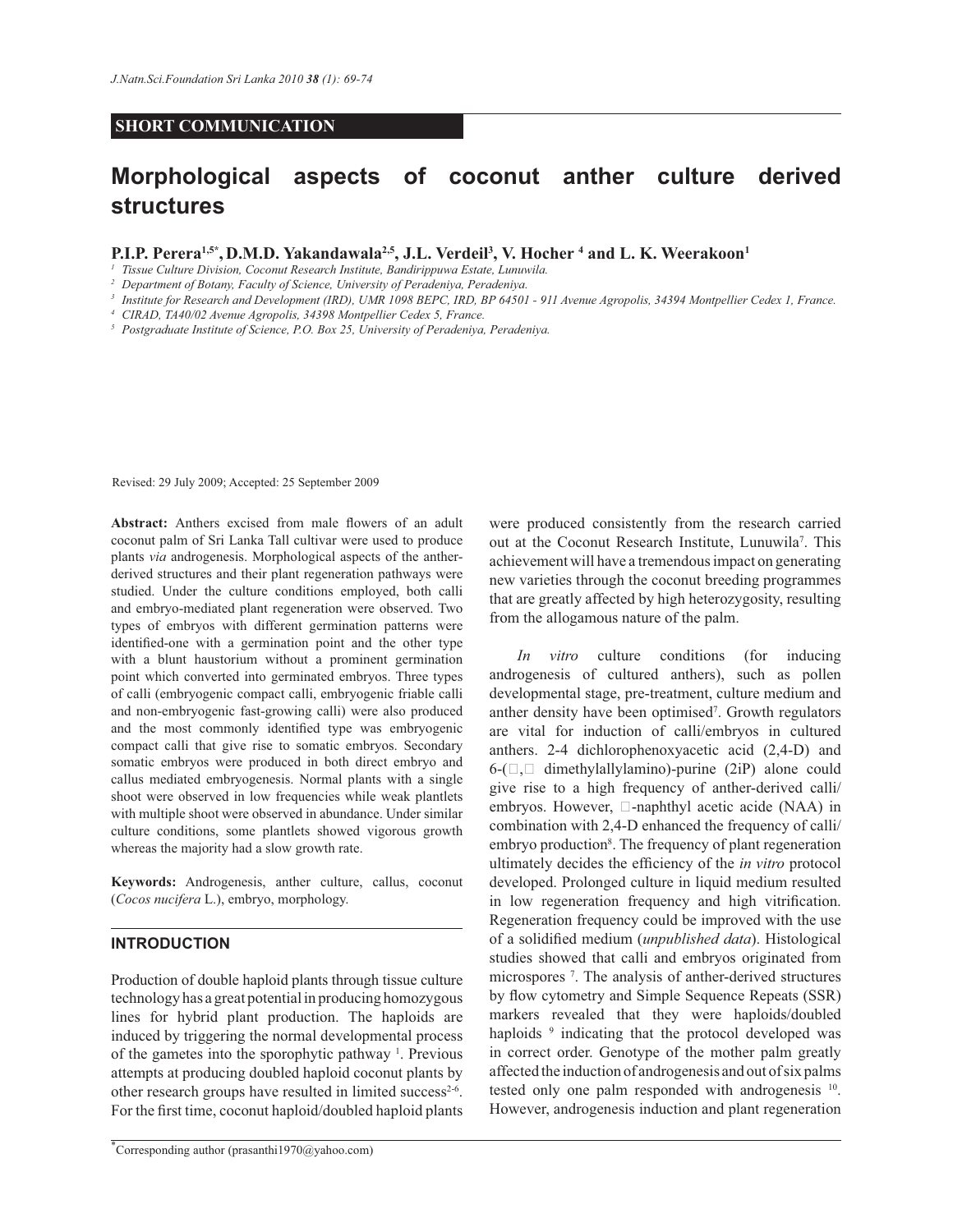was consistent from the anthers collected from the selected palm.

 In any tissue culture protocol, plant regeneration involves the development of different stages with specific morphologies. Identification of the morphological characteristics at different developmental stages is an important criterion to overcome the practical difficulties when assessing the regeneration pathway. Studies on molecular and biochemical markers associated with embryogenic competence have been conducted with various crops. Molecular analysis of somatic embryogenesis has been done mostly by comparing genes and proteins expressed in embryogenic and nonembryogenic cells in different stages of embryogenesis<sup>11</sup>. Although the reliability of these techniques is high, the procedures are destructive and time consuming. The quickest way to assess a culture is by the use of morphological features at different developmental stages. Thus, the objective of this paper was to determine the morphological aspects of coconut anther culture that can be used to assess the developmental process of antherderived plantlets.

# **METHODS AND MATERIALS**

Androgenesis induction and plant regeneration was performed according to the protocol described in previous studies<sup>7</sup> . Anthers 3 wks prior to the splitting stage were excised from male flowers of an adult coconut palm of the Sri Lanka Tall cultivar. A heat shock at 38 ºC was given for 6 d prior to culture. Modified Eeuwens  $Y_3$  medium<sup>12</sup> supplemented with 100  $\mu$ M 2,4-D, 0.1% (w/v) activated charcoal (acid washed, BDH, UK) and  $9\%$  (w/v) sucrose was used for androgenesis induction. After adjusting the pH to 5.8 the medium was solidified with  $0.3\%$  (w/v) phytagel.

 Hundred anthers were cultured in 10 Petri plates (100 x 10 mm; 10 anthers/plate), each containing 25 mL of culture medium. Cultures were maintained and observed over a 9 month period. The cultures were observed at 2 wk intervals. After measuring the diameter of the embryos and calli, they were subcultured in the somatic embryo induction medium (modified Eeuwens  $Y_3$  solid medium with 66  $\mu$ M 2,4-D) for 4 wks followed by somatic embryo maturation medium (modified Eeuwens  $Y_3$  solid medium without any hormones) for 4 wks. The embryogenic structures were then transferred and maintained in a germination medium [modified Eeuwens  $Y_3$  solid medium supplemented with 5  $\mu$ M N-6-benzyladenine (BAP), 0.1  $\mu$ M 2,4-D and 0.35  $\mu$ M Gibberellic acid (GA<sub>3</sub>)]. After embryo germination, the cultures were exposed to light [16 h photoperiod; photosynthetically active radiation (PAR);  $25 \mu$ molm<sup>-2</sup>s<sup>-1</sup>]. All morphological features of the antherderived structures were recorded by the naked eye and the different plant regeneration pathways were studied.

# **RESULTS AND DISCUSSION**

Pollen embryogenesis was successfully induced in coconut anthers confirming previous studies<sup>7</sup>. Both direct and callus-mediated embryogenesis were observed consistently under the culture conditions employed.

 During the incubation period, a distinct change in size or shape of anthers was not observed. However, anthers turned brown after about ten weeks of culture initiation. Similar observations were made in anther cultures of *Cassia siamea* <sup>13</sup> and *Vitis latifolia* <sup>14</sup>. Swelling of anthers has also been observed prior to androgenic induction in some crop species including *Fagopyrum esculentum*  Monench (buckwheat) <sup>15</sup> , *Cassia siamea* <sup>13</sup> and *Cucumis sativus* <sup>16</sup> .

When excising anthers from male flowers of coconut, complete detachment of anther from the filament was not possible in some cases. In anthers cultured along with the filament, pollen embryogenesis was observed but callus development on the filaments was not observed. The fresh appearance of the filaments diminished with time and eventually they turned brown. Previous studies<sup>17</sup> reported that remnant filament tissues significantly decreased embryo production in broccoli (*Brassica oleracea* var. *italica*) by lowering the number of anthers forming embryos. However, when plants with high androgenic capacity were used, high frequency of embryo formation was achieved even with the filament attached <sup>17</sup>. It has been reported that filament-derived calli emerged at very early stages of culturing when compared to pollen-derived calli in *Camellia sinensis*, *Vitis latifolia* and *Brassica oleracea* var. *italica* 14, 17, 18 . Furthermore, differences exist between filament-derived and pollen-derived calli with regard to their morphology and colour <sup>19</sup>. Callus formation from the anther wall has been observed in *Cassia siamea* <sup>13</sup>and *Citrus aurantifolia*  <sup>20</sup>. No callus formation was observed from the anther wall in this study.

 Induction of embryogenic structures could be observed after three months of culture initiation and continued up to eight months indicating that the potential for pollen embryogenesis lasts for a considerable period of time <sup>7</sup> . After eight months, the embryogenic potential of the anthers diminished and this could probably be due to the loss of pollen viability. The peak response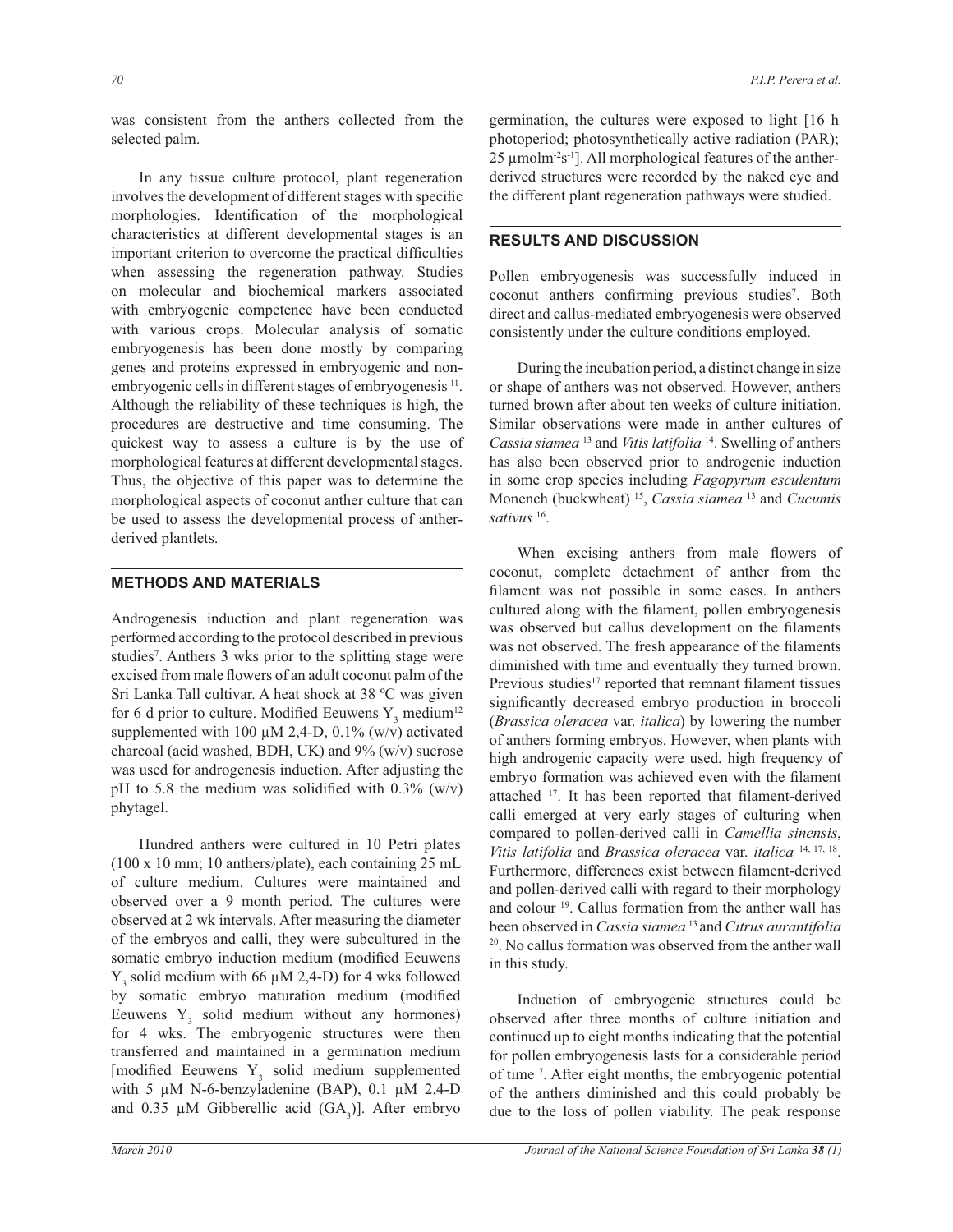of anthers was observed five months after culture initiation <sup>7</sup> . Formation of both embryos and calli could be observed under the same culture conditions and similar observations have been made in anther cultures of cucumber <sup>16</sup> and eggplant <sup>21</sup>. However, the frequency of embryos was much higher than that of the calli.

 The embryos could be distinguished on the surface of the anther. They emerged through the grove of the anther lobe (Figure 1a). Embryos at different developmental stages could be observed on the same anther (Figure 1b). The maturity of embryos was determined based on their shape and colour. The mature embryos were white and opaque with heart or round shape whereas the immature embryos were translucent and round in shape (Figure 1b). The size of mature embryos ranged from 1 - 6 mm. Embryos were attached to the anther lobe by a tiny connector-like structure that was easily detached even by a slight movement. The embryos had the tendency to fall off readily, indicating the absence of any physical connection with the somatic tissues of the anther wall <sup>7</sup> .

 If the concentration of auxin in the culture medium is high enough, instead of proceeding to the next stage of its ontogeny, a somatic embryo may give rise to new



Figure 1: Formation of embryos in cultured coconut anthers a. Embryos emerging by breaking through the grove (gr) of the anther (an) (Bar=1.2 mm). Note the three embryos at different maturity stages. b. Mature embryo (mem) (opaque) and immature embryo (iem) (translucent) on the same anther (Bar=1 mm). c. Secondary embryos (se) produced by the embryos derived from the cultured anther (Bar=1.2 mm). d. Formation of a compact callus (ca) by douching the emerging embryo with the androgenesis induction medium (Bar=1.2 mm).

somatic embryos, a process called secondary or repetitive embryogenesis<sup>22</sup>. Occasionally, secondary embryos were derived from primary embryos (Figure 1c) when they were maintained in the same androgenesis induction medium without subculturing. It has been reported that such cycles of repetitive embryogenesis can be broken by the removal or reduction of auxin in the culture medium <sup>22</sup>. In the present study, the secondary embryos produced germinated. In contrast to this observation, Guo *et al*., <sup>23</sup> observed that in Timothy, the secondary embryos were produced after subculturing the compact primary embryos from induction medium to the regeneration medium. Secondary embryogenesis has also been observed in *Vitis latifolia* <sup>14</sup> .

 In addition to embryos, different types of calli were also produced under the same culture conditions. Calli were produced directly from cultured anthers and also from embryos when they were in direct contact with the medium after falling off from the anther. This could be due to exposure of embryos to a high concentration of 2,4-D present in the medium. It could also be due to the anther wall restricting the supply of growth regulators to the developing embryo stimulating it to become a fully matured embryo. Development of embryogenic friable



**Figure 2:** Somatic embryogenesis of anther derived calli of coconut. a. Well developed compact callus (Bar=1.5 mm). b. A friable callus (Bar=1 mm). The embryogenic nodules (en) are loosely attached to each other. c. Somatic embryo developed from embryogenic nodules (Bar=1.7 mm). d. Formation of secondary somatic embryos (sse) from the haustorial tissue (ha) of the primary somatic embryo. (Bar=3 mm).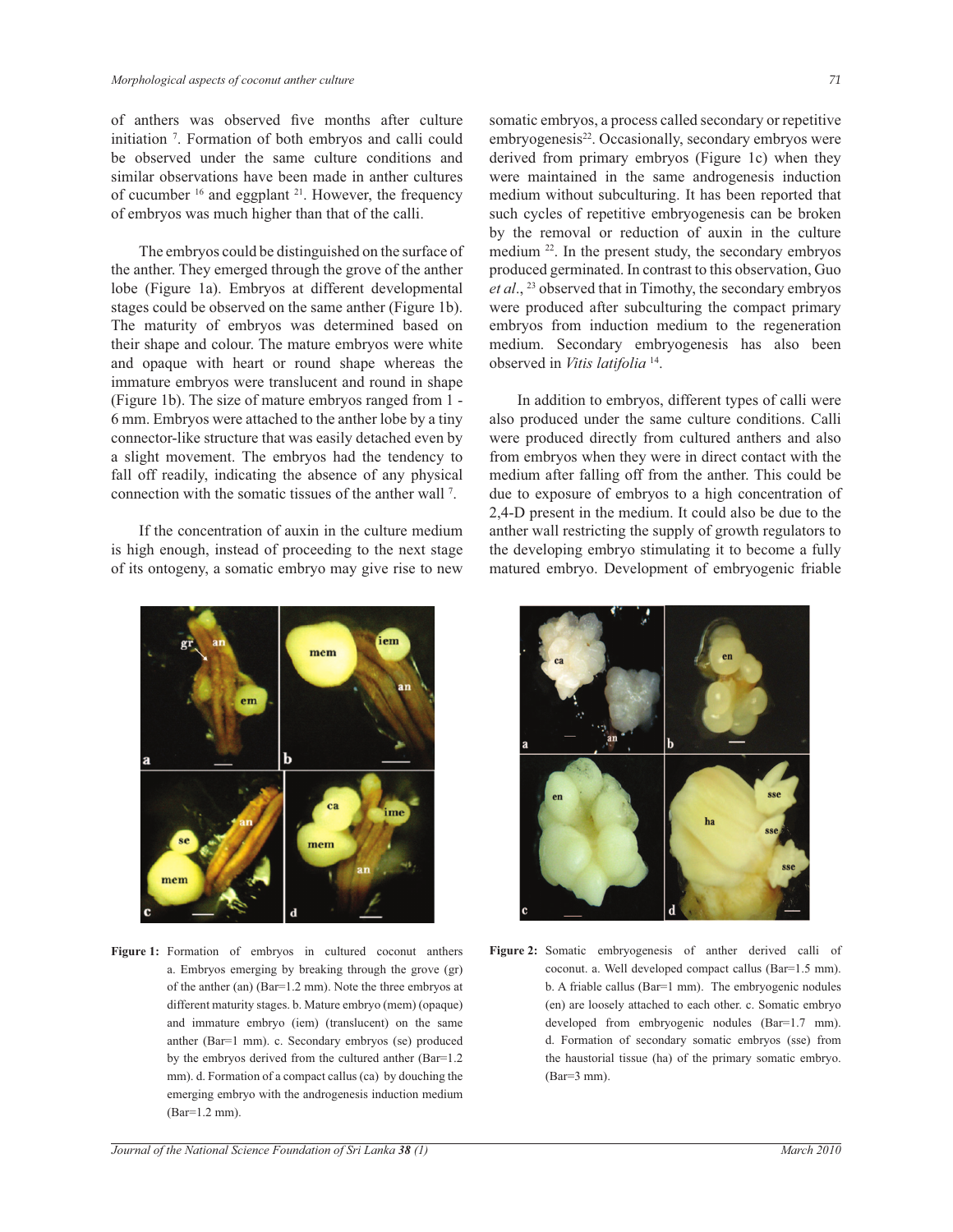calli with loosely attached embryogenic nodules was rare whereas compact calli (Figure 2a) were more common in cultures. This type of compact calli have been observed in cultured anthers of the carob tree  $24$ . Pollen-derived calli with similar morphology have been described in tea <sup>18</sup>. Non-embryogenic fast growing calli were also produced in some cultures at a very low frequency.

 Anthers bearing both embryos and calli could be observed (Figure 1d) in some cultures. According to previous studies<sup>25</sup>, direct embryogenesis is more desirable due to higher incidence of green plant regeneration. Lack of proliferation of somatic cells in the cultured coconut anthers and the absence of physical contact with the anther wall indicated that the embryos and calli have arisen from microspores.

 Subculturing of calli as well as immature embryos into the medium with reduced levels of 2,4-D is important to induce embryogenesis. The reduction or removal of 2,4-D from the regeneration medium has shown to be essential for optimal plant regeneration <sup>26, 27</sup>. Removal of growth regulators at the next subculture stage allows the embryo to become fully matured with the formation of shoot and root poles. Previous studies<sup>28</sup> have reported that the elimination of plant growth regulators from the culture medium stimulates regeneration of plants. In anther culture of wheat, it has been observed that androgenic plant regeneration from calli was accompanied by the formation of a conspicuous extracellular matrix surface network (ECMSN) around the induced callus cells and young embryo-like structures and its structural arrangement changed during culture <sup>29</sup>. However, calli-derived somatic embryos in the present study had low regeneration capacity and further investigations are necessary to improve the efficiency of plant regeneration.

 The calli, consisting of a translucent mass of globules (Figures 2a, 2b) gave rise to somatic embryos (Figure 2c) when they were transferred to embryo maturation medium (modified Eeuwens  $Y_3$  medium devoid of growth regulators). In the carob tree, the calli transferred to media without any auxin, failed to produce shoots or embryos and the multi-cellular structures and the pro-embryos showed no further development <sup>24</sup>. The formation of secondary somatic embryos (Figure 2d) could be observed in some cultures. Some of these secondary somatic embryos germinated and gave rise to shoots. However, the frequency of secondary embryo formation was very low, possibly due to the lack of an appropriate medium for differentiation as seen in the soybean anther culture <sup>30</sup>.

In the mature embryo, polarisation into haustorium and radical end could be seen in embryo maturation medium. Two types of embryos with different germination patterns could be observed. In most of the mature embryos, a germination point could be seen as a depression on the surface (Figure 3a). The shoot emerged through this point (Figure 3b) giving rise to a fully germinated embryo (Figure 3c) later on. The other type of embryo had a blunt haustorium without a germination point (Figure 3d). In these embryos, the shoot emerged by splitting of the haustorial tissue (Figure 3e), which later gave rise to a completely germinated embryo (Figure 3f). These shoots were subcultured into germination medium containing 5 µM BAP, 0.1 µM 2,4-D and 0.35 µM GA<sub>3</sub> for further development.

 Certain irregularities were observed during the plant regeneration process. Developmental abnormalities (i.e. multiple shoot meristems and fused embryos) were observed in some of the embryos produced. Further



**Figure 3**: Maturation and conversion of anther derived embryos. a. A mature somatic embryo showing the germination point (gp) (Bar=1 mm). b. A converted embryo (Bar=2 mm). Note that the shoot (st) is emerging through the germination point. c. Further development of the shoot of the converted embryo (Bar=2.7 mm). d. A mature embryo with blunt ended haustorial tissue (ha) (Bar=2mm). Note that it does not contain the germination point e. Embryo germination (Bar=10 mm). Note the shoot emerging by splitting through the haustoriual tissue f. A germinated embryo with both shoot and roots (rt) (Bar=10 mm).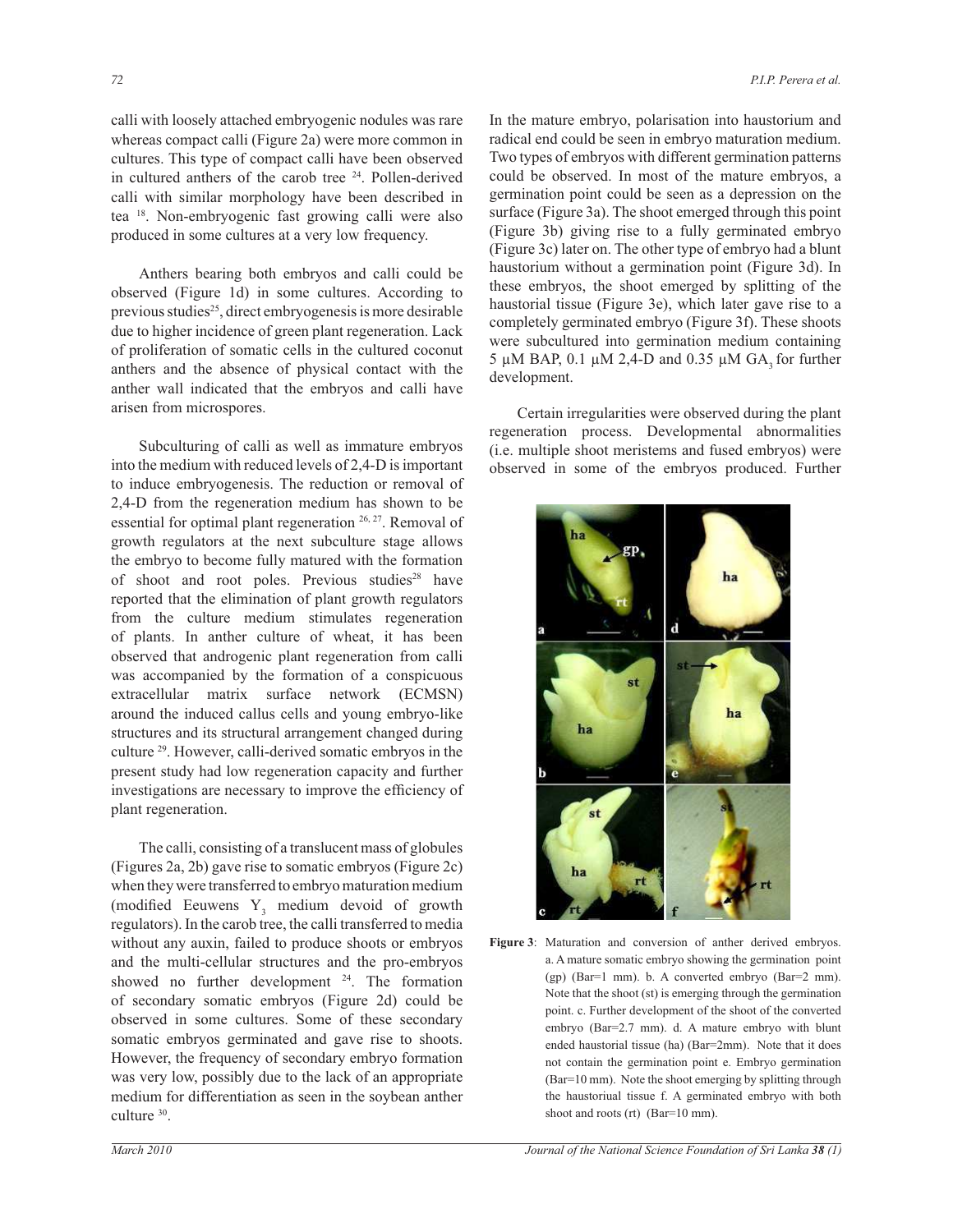

**Figure 4:** Anther derived plantlets a. single shoot. b. double shoot. c. multiple shoot

development of many embryos was arrested due to these abnormalities. Some of the somatic embryos did not germinate properly. Even after repeated subculture into germination medium, many of these embryos failed to develop proper shoots.

 The germinated embryos developed into complete plantlets by continuous subculturing into the germination medium. Among the plantlets produced, morphological variations could be observed based on the number of meristematic points. Initially, all of them developed with a single shoot point (Figure 4a) but some plantlets produced either double shoots (Figure 4b) or multiple shoots (Figure 4c) later.

 Multiple shoot regeneration has also been observed commonly in flax anther culture <sup>31</sup>. The potential for production of multiple shoots could be induced by subculturing them into the medium containing  $GA_3$ . The plantlets with single or double shoots were of good quality and had a healthy appearance. However, the shoots in a cluster seemed to be weak and developed very slowly. Further research needs to be directed towards regeneration of plants since the success of an anther culture protocol depends on efficient plant regeneration.

 Under similar culture conditions, some plantlets showed vigorous growth, whereas the majority showed very slow growth. Differences in various traits (leaf shape, leaf angle, etc.) among the different haploid lines (as shown in Figure 4) support the hypothesis that these lines originated from different microspores which were genetically different. Thus, it may be possible to identify different genotypes among tall coconut haploid plants as observed in tall fescue haploids <sup>32</sup>.

 The present study indicated the different aspects of the anther culture protocol developed for coconut. Under the culture conditions employed, both calli and embryomediated plant regeneration could be observed. Two

types of embryos with different germination patterns could be observed-one with a germination point and the other type with a blunt haustorium without a germination point. Plants with a single germination point, as well as plants with multiple shoots were also observed. Under similar culture conditions, some plantlets showed vigorous growth whereas the majority showed a very slow growth. All the structures that develop at different stages of the protocol were repeatedly observed in the ongoing experiments with coconut anther cultures.

#### **Acknowledgement**

We are thankful to Mr. I. Wikramananda for his assistance in digital photography at the initial stage of the present study.

#### **References**

- 1. Ascough G.D., Bakos F., Balazs E., Barnabas B. & Van Staden J. (2006). Screening South African wheat germplasm for androgenic competence. *South African Journal of Botany* **72**:40-45.
- 2. Iyer R.D. (1981). Embryo and tissue culture for crop improvement, especially of perennials, germplasm conservation and exchange-relevance to developing countries. (Ed. A.N. Rao), *Proceedings of the COSTED Symposium on Tissue Culture of Economically Important Plants*. pp. 219-230. National University of Singapore, Singapore.
- 3. Iyer R.D. & Raina S.K. (1972). The early ontogeny of embryos and callus from pollen and subsequent organogenesis in anther cultures of *Datura metal* and rice. *Planta* **104**:146-156.
- 4. Kovoor A. (1981). Palm tissue culture: state of art and its application to the coconut. *5 th Session of the FAO Technical Working Party on Coconut Production and Protection* pp. 37-52. Food and Agriculture Organization, Rome.
- 5. Thanh-Tuyen N.T. & De Guzman E.V. (1983). Pollen developmental stages for coconut anther culture. *Philippine Journal of Biology* **12**(1-2):135-144.
- 6. Monfort S. (1985). Androgenesis of coconut: embryos from anther culture. *Zeitschrift für Pflanzenzüchtng*  **94**:251-254.
- 7. Perera P.I.P., Hocher V., Verdeil J-L., Bandupriya H.D.D., Yakandawala D.M.D. & Weerakoon L.K. (2008) Androgenic potential in coconut (*Cocos nucifera* L.). *Plant Cell Tissue and Organ Culture* **92**:293-302.
- 8. Perera P.I.P., Yakandawala D.M.D., Hocher V., Verdeil J-L. & Weerakoon L.K. (2009). Effect of growth regulators on microspore embryogenesis in coconut anthers. *Plant Cell Tissue and Organ Culture* **96**:171-180.
- 9. Perera P.I.P., Perera L., Hocher V., Verdeil J-L., Yakandawala D.M.D. & Weerakoon L.K. (2008). Use of SSR markers to determine the anther-derived homozygous lines in coconut. *Plant Cell Reports* **27**:1697-1703.